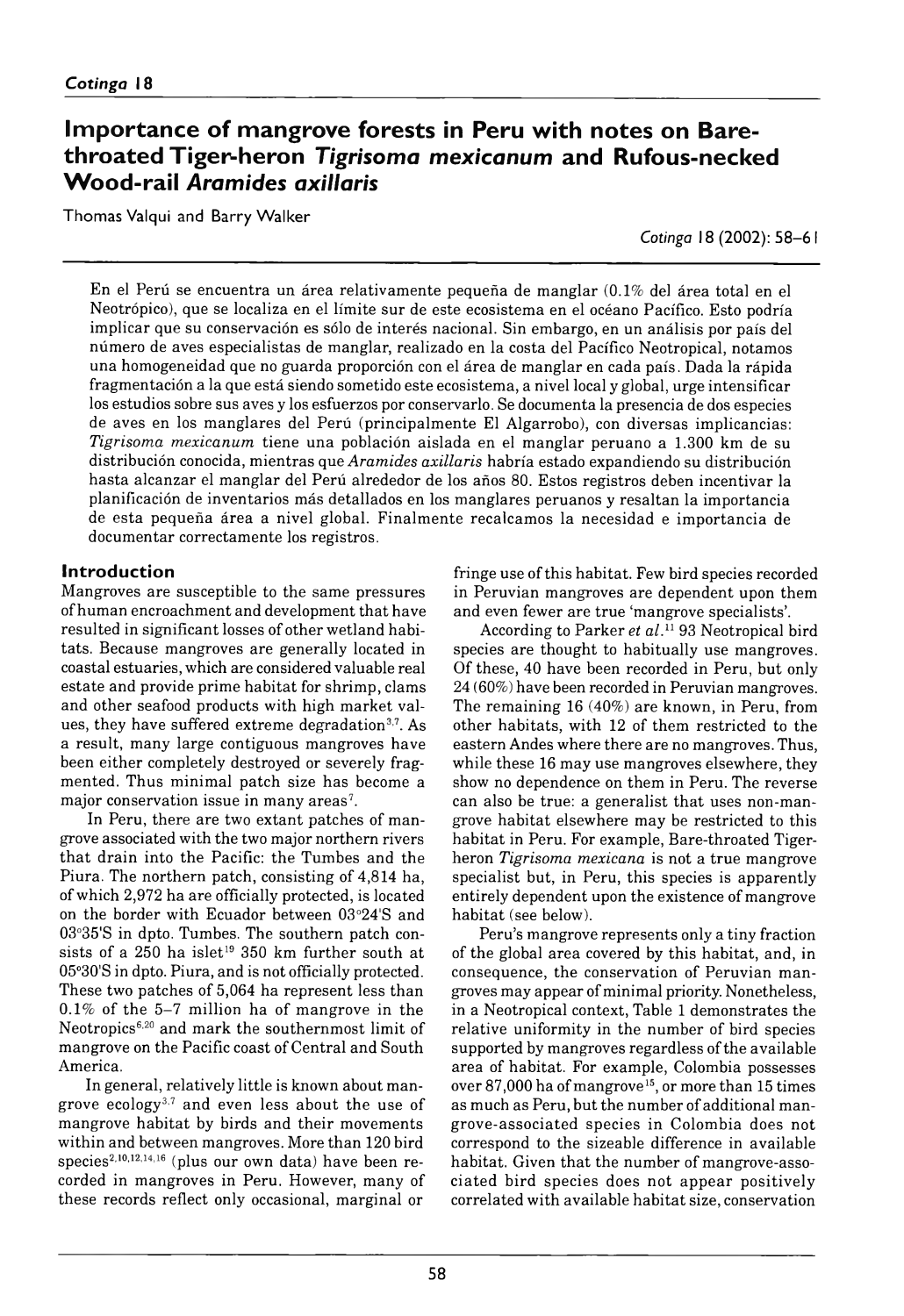| Number of species that:     | <b>Neotropics</b> | Mexico | Costa Rica | Panama | Colombia | Ecuador | Peru |
|-----------------------------|-------------------|--------|------------|--------|----------|---------|------|
| use mangroves               | 93                |        |            | 44     | ככ       |         | 40   |
| primarily use mangroves     | ь                 |        |            |        |          |         |      |
| are restricted to mangroves |                   |        |            |        |          |         |      |

**Table 1.** Use of mangroves by Neotropical birds according to country (totals based on Parker et al.<sup>11</sup>).

of Peru's remaining mangroves should be a priority within strategies for mangrove habitat throughout the western Neotropics.

Mangrove Black-Hawk *Buteogallus subtilis* is the only specialist to occur throughout mangroves along the Pacific coast of America. Costa Rica, Colombia and Ecuador (Galápagos) each possess an additional, endemic mangrove specialist (two hummingbirds and a finch).

### **Species accounts**

We provide the first published documentation of two species with rather different histories in Peru. One represents a possible range expansion and the other a small, previously overlooked population. These records also illustrate the paucity of knowledge and limited extent of information available on Peruvian mangroves, despite their restricted size and easy accessibility.

## **B are-th ro ated T iger-heron** *Tigrisoma mexicana*

This species' presence in the Peruvian mangroves was distinctly unexpected. Recent literature does not cite any occurrences even close to Peru. Sagot<sup>14</sup> made the first recent record we are aware of in the late 1990s. At the INRENA (Instituto Nacional de Recourses Naturales) park ranger station at El Algarrobo, Bare-throated Tiger-heron is depicted, with its correct scientific name, in a small display at the interpretation centre, and is well known to



Figure 1. Bare-throated Tiger-heron *Tigrisoma mexicana*, El Agarrobo, Tumbes, Peru, 24 August 1999 (Thomas Valqui)

the park rangers who describe it as 'uncommon'. TV photographed an adult in the mangroves at El Algarrobo on 24 August 1999. It was located along one of the estuary channels during a tour by the local fishermen's association. It was perched on a trunk (see Fig. 1), above a channel, and moved only slightly upon approach. Subsequently BW *et al.* observed an adult on 6 May 2000, in the same area at El Algarrobo. It was standing with outstretched neck on exposed mud below overhanging mangrove vegetation at low tide. During the c.3-minute observation, the distinguishing features including the bright yellow, unmarked, bare throat were clearly seen. On approach it calmly walked into denser vegetation and disappeared.

Bare-throated Tiger-heron occurs contiguously from Mexico south through Central America and barely reaches north-west Colombia1,4,5,8,13. The Peruvian records represent a range extension of *c.* 1300 km. No records from intervening areas have been published in recent literature. However, 115 years ago, Taczanowski17 cited *Tigrisoma cabanisi* (= *T. mexicana*) from 'Tumbez', based on a male specimen taken by Antonio Raimondi. While the specimen has apparently been lost, the description includes unequivocal Bare-throated Tiger-heron characters, such as its resemblance to Fasciated Tiger-heron *T. salmoni*  $(=T,$  *fasciatum*) with a longer bill, paler overall coloration and the entirely diagnostic bare throat. This record has since been overlooked, apart from being mistakenly mentioned as a Tumbes record of Rufescent Tiger-heron *T. lineatum*<sup>2</sup>. Cook<sup>2</sup> probably assumed that the latter species was more likely in Tumbes, despite its absence from the western Andes south of Colombia.

Do these records, more than 100 years apart, represent vagrants or a small local population? The isolated nature of the records and lack of any pattern of vagrancy in the species<sup>8</sup>, suggests the presence of a local population. It is interesting to note that the species has recently only been recorded in the El Algarrobo mangroves and not at Puerto Pizarro, which has been more extensively covered by observers. The rarity of the species, its nocturnal or crepuscular habits<sup>8,13</sup>, and lack of intensive ornithological studies in Peruvian mangroves may account for the lack of records.

#### **Rufous-necked Wood-rail Aramides axillaris**

Parker *et al.*10 were first to report Rufous-necked Wood-rail in Peru (from February 1986 and July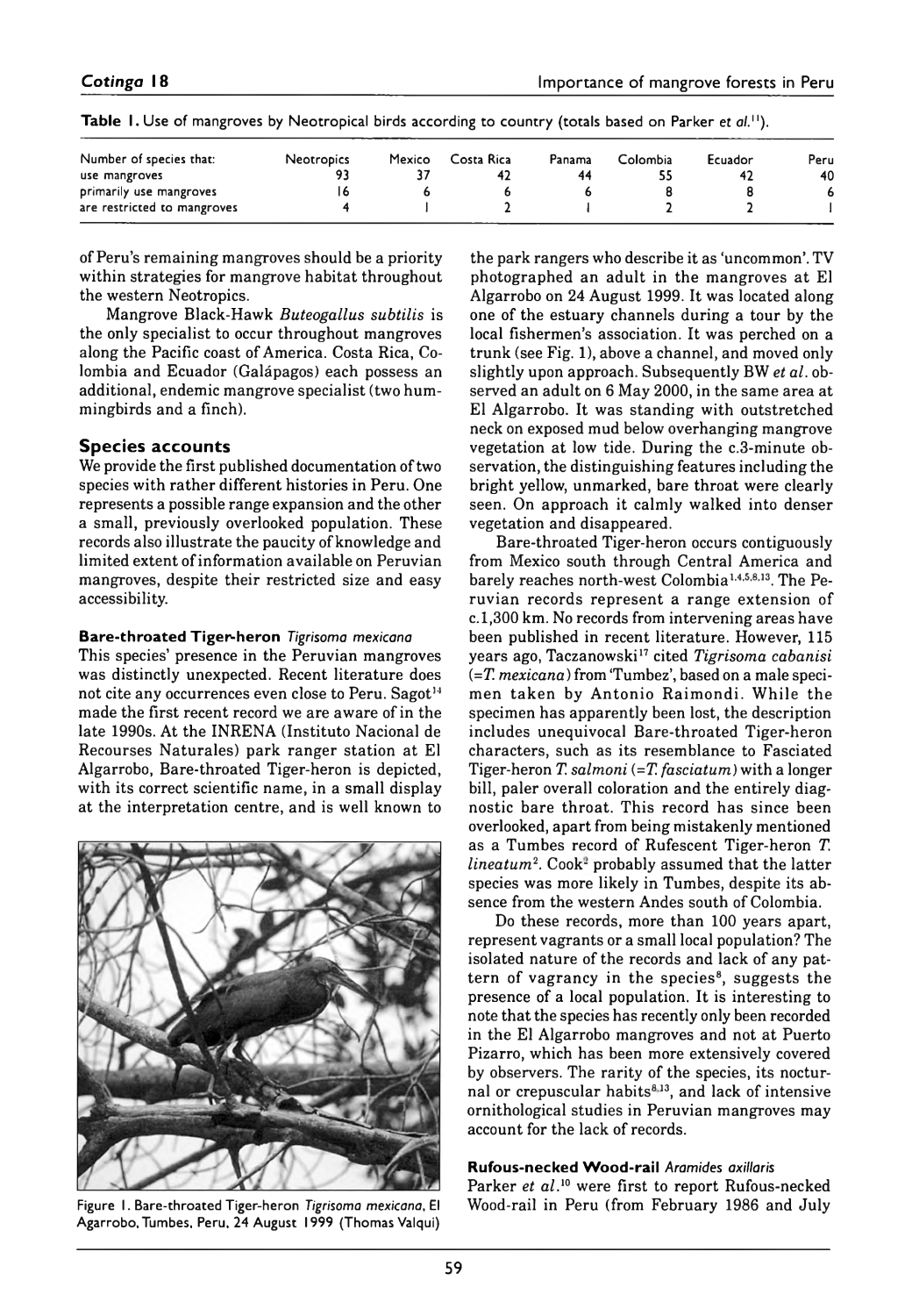

Figure 2. Rufous-necked Wood-rail Aramides axillaris, El Agarroba, Tumbes, Peru, 24 August 1999 (Thomas Valqui)

1988). Subsequently it has been repeatedly reported from mangroves in Peruvian Tumbes, by TV in July 1995 and August 1999, BW in May 1996, June 1999 and April 2000, Cook<sup>2</sup>, and many other observations. It was not listed by earlier authors<sup>9,16</sup> and in more recent literature it is listed as 'undocumented' in Peru<sup>18</sup> due to the lack of published evidence, such as a specimen, sound recording or photograph. TV photographed one on 24 August 1999, during a visit to El Algarrobo (Fig. 2) when at least eight individuals were observed. It appears to be locally common around El Algarrobo and Puerto Pizarro, and has also been recorded by M. Kessler within the Tumbes Reserved Zone, away from mangroves in El Caucho in 1986<sup>10</sup>. A singing bird was taperecorded by BW on 20 January 2001 near Pozo del Pato<sup>21</sup>.

The extension of this species' range to the Peruvian mangroves and Tumbes Reserved Zone is unsurprising given that it is known from Mexico and Central America, through Colombia to southwest Ecuador, in mangroves bordering Peru<sup>1,5,18</sup>. It is surprising that evidence of the species' occurrence in the Peruvian mangroves was not gained prior to 1988. Many individuals and scientific parties have visited and collected specimens in the Peruvian mangroves before that<sup>12,16</sup> and the species is now virtually guaranteed during any day trip to the mangroves at low tide. Conceivably the species is expanding southwards and only recently reached what appears to be its current limit in the Peruvian mangroves.

#### **Conclusions**

Conservation of Peruvian mangroves is not only of local importance, but also of global interest. As mangroves are by nature narrow, linear and discontinuous strips on coasts, conservation of this habitat requires a very different approach from that demanded for other forested habitats in the Neotropics. Rather than searching for large, undisturbed areas, it may be of greater priority to adequately conserve as many healthy patches within its original distribution as possible, which could also benefit from the inclusion of adjacent nonmangrove woodland. In Peru, we consider it im portant to intensify surveys of mangroves to obtain complete inventories of the avifauna. These surveys should also include the small patch at San Pedro in Piura, which has received little ornithological attention and no protection.

Finally we stress the importance of documenting new or rare species records: photographs, video recordings and sound-recordings, as opposed to sight records, can be objectively reviewed in the future and can therefore be considered as evidence. Given our still basic knowledge of many South American birds, the contribution that birdwatchers can make towards ornithology will be greatly increased if the means of obtaining such documentation be always